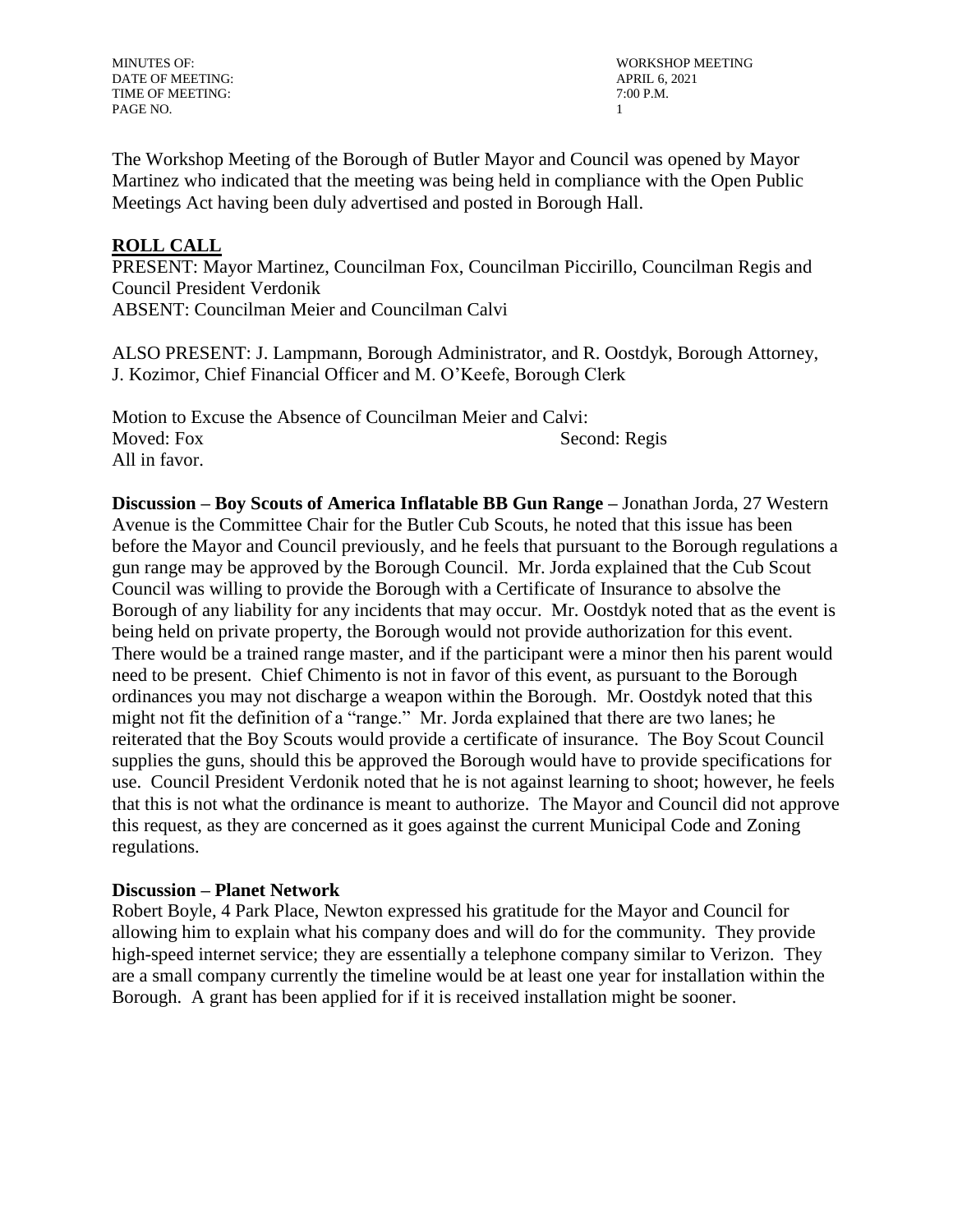DATE OF MEETING: APRIL 6, 2021 TIME OF MEETING:  $7:00$  P.M. PAGE NO. 2

MINUTES OF: WORKSHOP MEETING

### **Ordinance for Introduction**

**Ordinance No. 2021-6 An Ordinance Appropriating \$45,000 for the Purchase of a Vehicle for the Fire Chief** Public Hearing: April 20, 2021

Moved: Regis Second: Fox Voted Aye: Fox, Piccirillo, Regis and Verdonik Voted Nay: None Absent: Calvi and Meier

## **Ordinance No. 2021-7 An Ordinance Appropriating \$80,000 for the Water Main Replacement Project for Hillside Avenue**  Public Hearing: April 20, 2021

Moved: Fox Second: Regis

Voted Aye: Fox, Piccirillo, Regis and Verdonik Voted Nay: None Absent: Calvi and Meier

### **Resolution No. 2021-37 Bid Award – Awarding the Bid for the Water Main Replacement Project on Hillside Avenue and South Gifford Street to MSP Construction, 19-B Minneakoning Road, Flemington, New Jersey**

Moved: Fox Second: Regis Voted Aye: Fox, Piccirillo, Regis and Verdonik Voted Nay: None Absent: Calvi and Meier

### **OPEN PUBLIC DISCUSSION**

Mayor Martinez opened the meeting to the public at this time.

**Jonathan Jorda, 27 Western Avenue** during periods of heavy rain there is ponding on his front lawn. Mr. Lampmann explained that the situation should be alleviated by the reconstruction work being done on Western Avenue, curbs will be installed and a catch basin will be installed when a location is determined so that water does not flow into his driveway. The bid for this should be in May.

Seeing no one else come forward to speak a motion was made to close the public portion of the meeting. Moved: Fox Second: Regis All in favor.

| Motion to go into Closed Session for Tax Appeal Settlement |
|------------------------------------------------------------|
| Moved: Fox                                                 |
| All in favor.                                              |

Second: Regis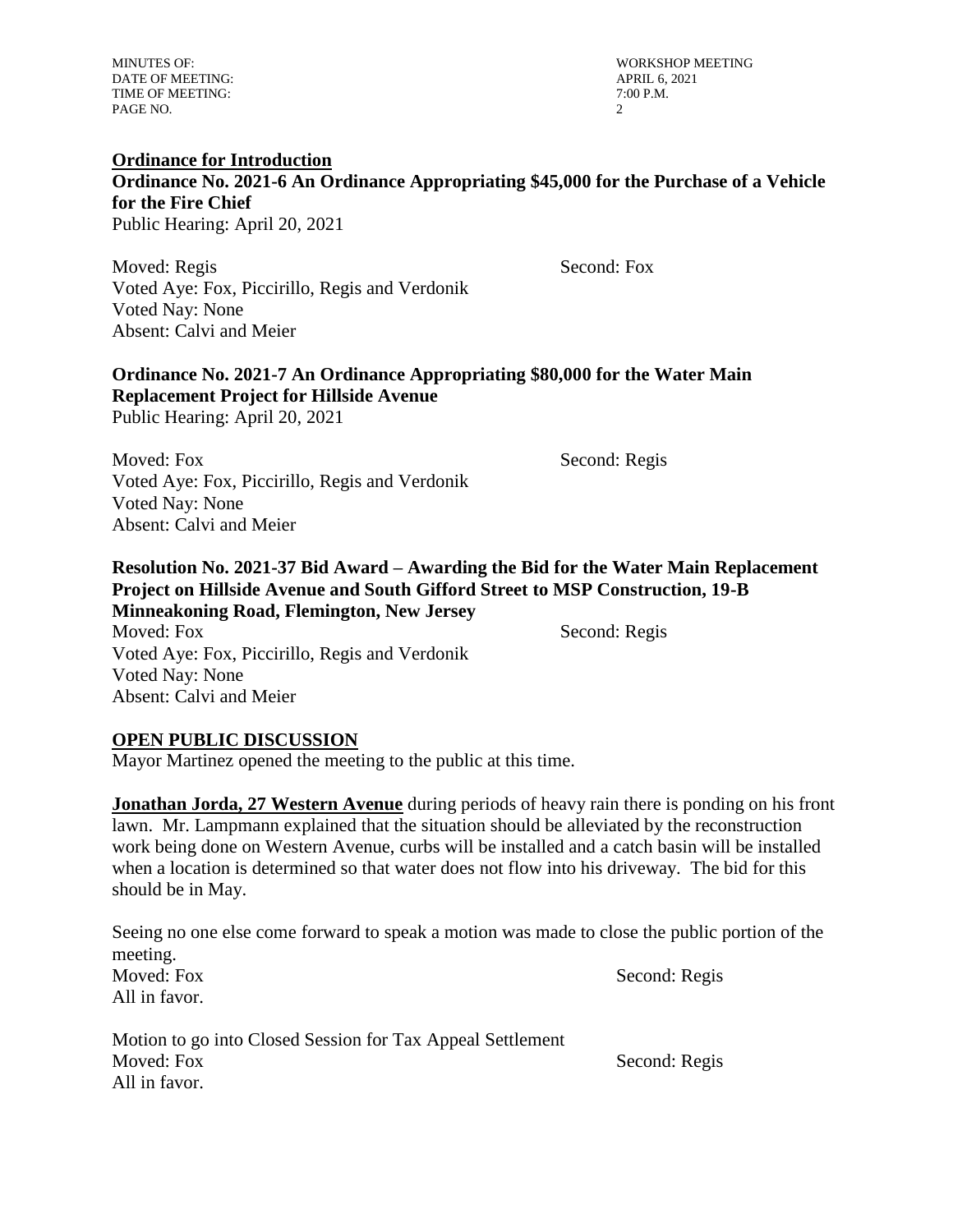DATE OF MEETING: APRIL 6, 2021 TIME OF MEETING: 2021 APRIL 6, 2022 TIME OF MEETING: TIME OF MEETING: PAGE NO. 3

Motion to return to Open Session Moved: Fox Second: Regis All in favor.

MINUTES OF: WORKSHOP MEETING<br>DATE OF MEETING: APRIL 6, 2021

Resolution No. 2021-39 Motion to accept the Proposed Tax Appeal Settlement for 13 Jericho Road. Moved: Verdonik Second: Regis All in favor.

Motion to adjourn Moved: Fox Second: Verdonik All in favor.

ADJOURNMENT: 7:56 p.m.

Adopted: July 20, 2021

\_\_\_\_\_\_\_\_\_\_\_\_\_\_\_\_\_\_\_\_\_\_\_\_\_\_\_\_\_\_\_\_\_\_\_\_

Ryan Martinez, Mayor

Attest:

mary o. Ohnefe

\_\_\_\_\_\_\_\_\_\_\_\_\_\_\_\_\_\_\_\_\_\_\_\_\_\_\_\_\_ Mary A. O'Keefe, RMC Municipal Clerk

Dated: July 20, 2021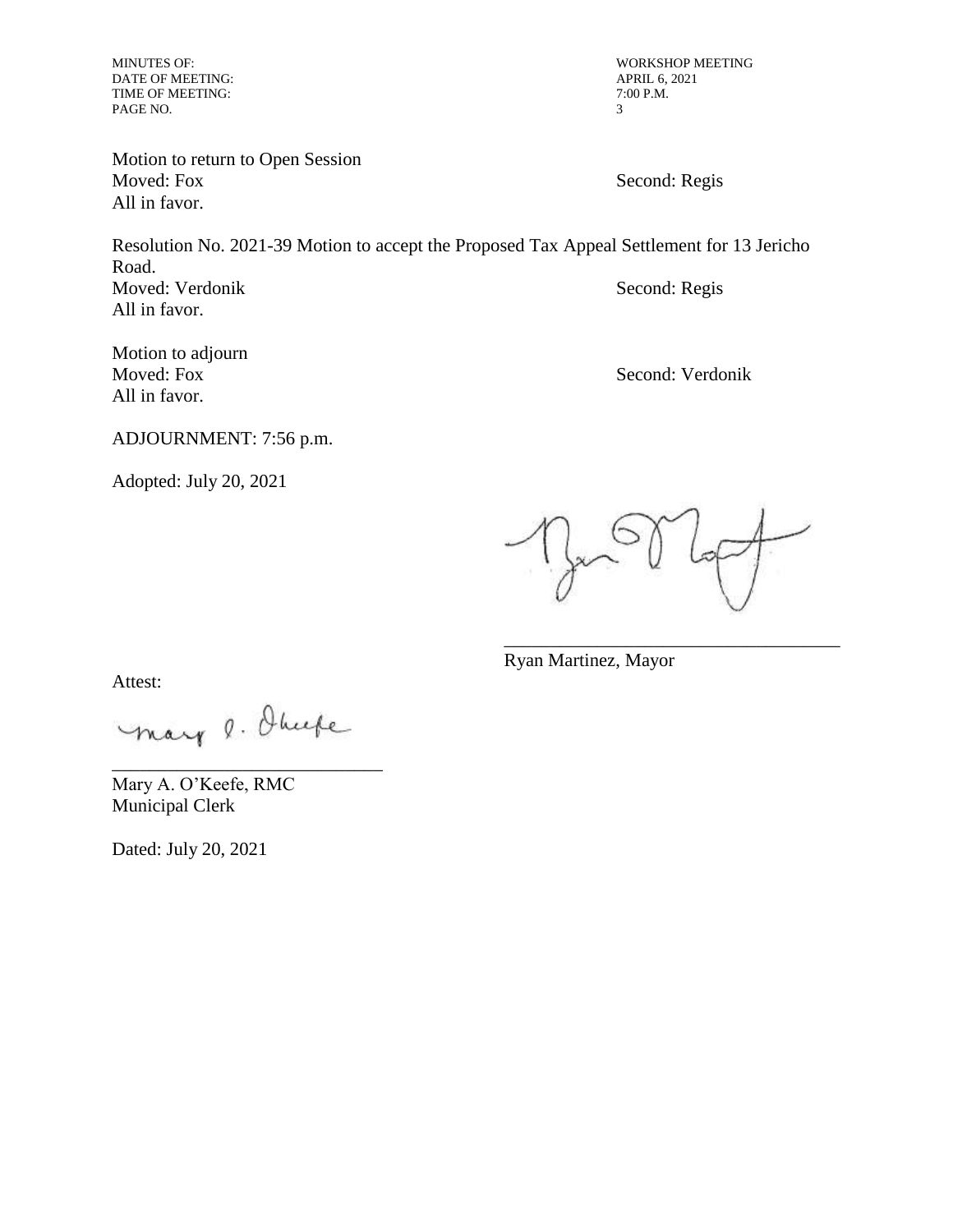**MINUTES OF:** DATE OF MEETING: TIME OF MEETING: PAGE NO.

**WORKSHOP MEETING** APRIL 6, 2021 7:00 P.M.  $\overline{A}$ 

#### **BOROUGH OF BUTLER COUNTY OF MORRIS** Ordinance 2021-6

### AN ORDINANCE OF THE BOROUGH OF BUTLER PROVIDING FOR THE APPROPRIATION OF \$45,000 FOR THE ACQUISITION OF A FIRE DEPARTMENT UTILITY VEHICLE FROM THE GENERAL CAPITAL-CAPITAL IMPROVEMENT FUND.

BE IT ORDAINED, by the Mayor and Council of the Borough of Butler, County of Morris and the State of New Jersey as follows:

**SECTION 1.** The funding for the acquisition of a utility vehicle for the Fire Department is hereby authorized with a cost not to exceed \$45,000, which sum is hereby appropriated for this purpose

The total amount of \$45,000 for said improvement is hereby appropriated from the **SECTION 2.** following funds:

General Capital - Capital Improvement Fund - \$45,000

**SECTION 3.** This ordinance shall take effect after publication and passage as provided by law.

Introduced this  $\iota$  day of  $A$ - $\rho$  / / 2021, and certified as a true copy of an original.

Ryan Martinez, Mayor

Mary A. O'Keefe, Borough Clerk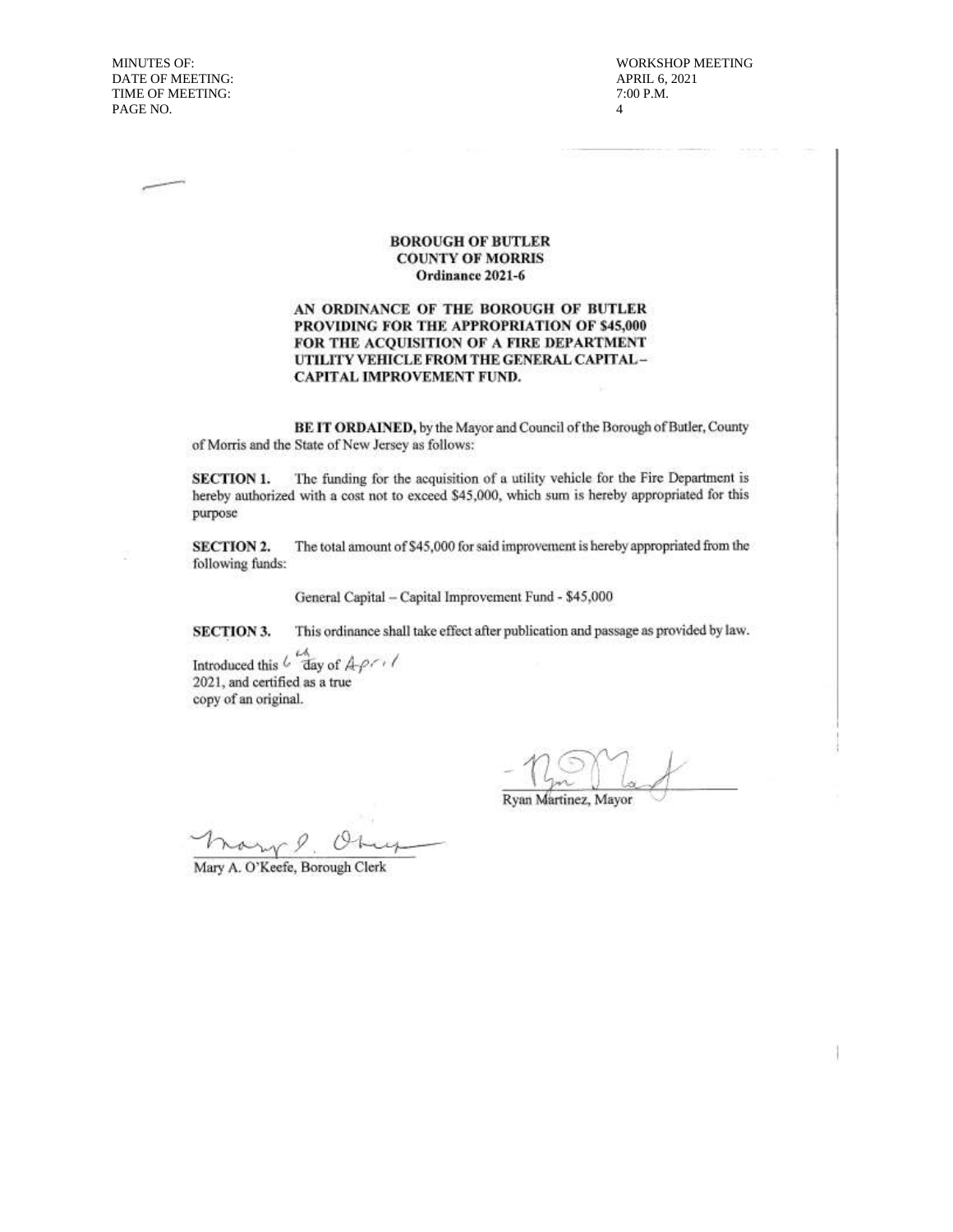**MINUTES OF:** DATE OF MEETING: TIME OF MEETING: PAGE NO.

**WORKSHOP MEETING** APRIL 6, 2021 7:00 P.M.  $\overline{5}$ 

**Contract Contract Contract Contract** 

 $\boldsymbol{a}$ 

**BOROUGH OF BUTLER COUNTY OF MORRIS** Ordinance 2021-7

#### AN ORDINANCE OF THE BOROUGH OF BUTLER PROVIDING FOR THE APPROPRIATION OF \$80,000 FOR THE SOUTH GIFFORD STREET WATER MAIN **REPLACEMENT FROM** THE **COMMUNITY** DEVELOPMENT BLOCK GRANT PROGRAM.

BE IT ORDAINED, by the Mayor and Council of the Borough of Butler, County of Morris and the State of New Jersey as follows:

**SECTION 1.** The funding for the South Gifford Street Water Main Replacement is hereby authorized with a cost not to exceed \$80,000, which sum is hereby appropriated for this purpose

**SECTION 2.** The total amount of \$80,000 for said improvements is hereby appropriated from the following funds:

Water Utility Capital - CDBG - \$80,000

**SECTION 3.** This ordinance shall take effect after publication and passage as provided by law.

Introduced this  $\sqrt[4]{\frac{1}{2}}$  day of  $\sqrt[4]{\frac{1}{2}}$  / 2021, and certified as a true copy of an original.

Ryan Martinez, Mayor

Mary A. O'Keefe, Borough Clerk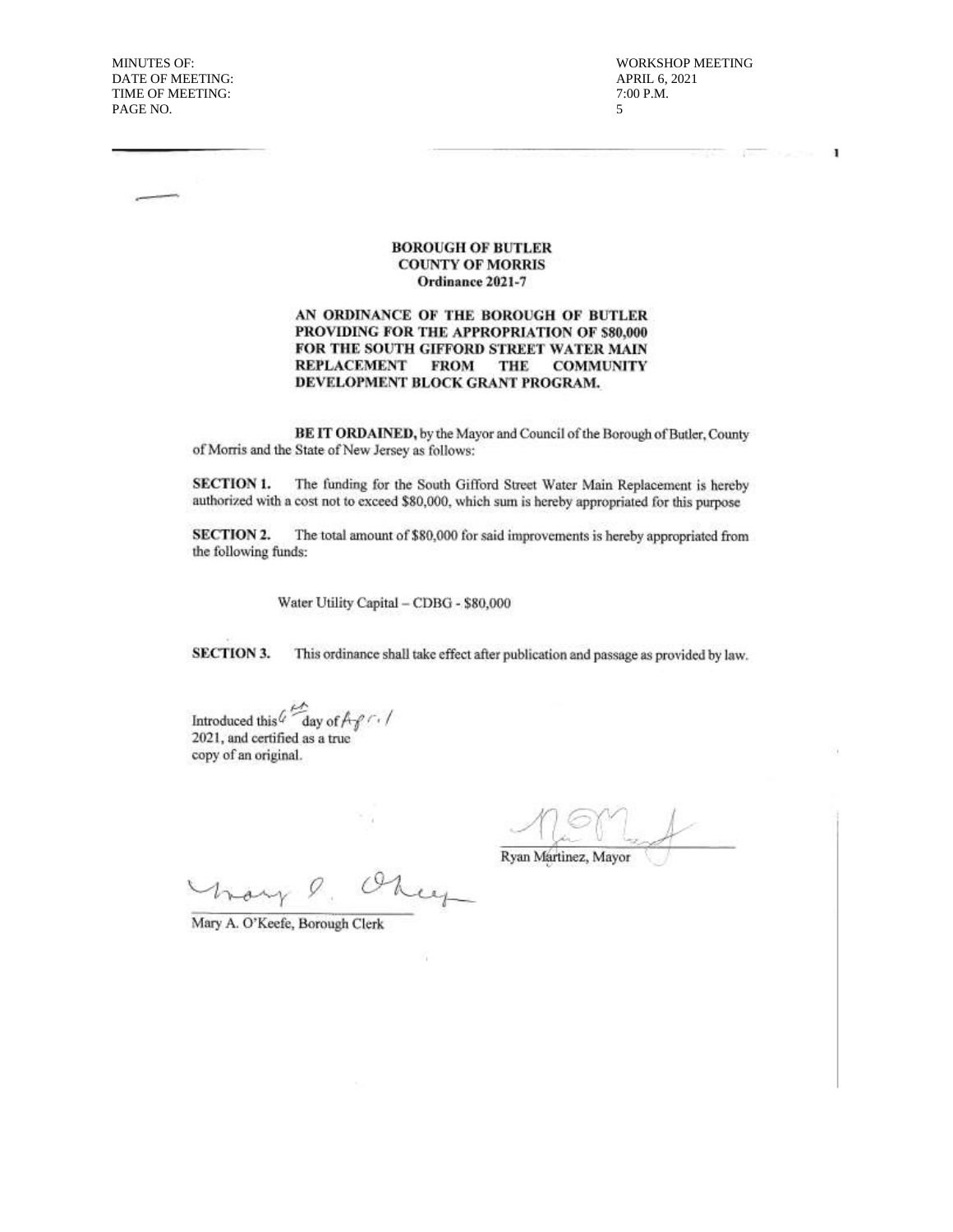**MINUTES OF:** DATE OF MEETING: TIME OF MEETING: PAGE NO.

> T) J

> 3 1

- 9

**WORKSHOP MEETING** APRIL 6, 2021 7:00 P.M. 6

### **BOROUGH OF BUTLER RESOLUTION R 2021-37**

#### Resolution of the Borough of Butler Awarding a Bid for the Hillside Avenue and South Gifford Street Water Main Replacement Project

WHEREAS, the Borough of Butler has the need to replace the Water Main on Hillside Avenue and South Gifford Street and has received partial funding for the project from a Community Development Block Grant; and

WHEREAS, five (5) sealed bids were received on Wednesday, March 31, 2021 at 10:00 AM; and

WHEREAS, the Chief Finance Officer has certified that funds are available for this project; and

WHEREAS, the bids have been reviewed and approved by William Ryden, Borough Engineer, and Borough Attorney Robert Oostdyk regarding qualifications of the bidder and conformity with the specifications; and

WHEREAS, the Mayor and Borough Council hereby awards the bid for the Hillside Avenue and South Gifford Street Water Main Replacement Project to MSP Construction, 19-B Minneakoning Road, Flemington, New Jersey 08822 in the amount of \$179,008.50.

NOW, THEREFORE BE IT RESOLVED that the Mayor and Borough Clerk are authorized to sign all necessary documents regarding the above listed contract.

Adopted: April 6, 2021

Ryan Martinez, Mayor

ATTEST:

Preit mary Mary O'Keefe,

**Borough Clerk** 

Dated: April 6, 2021